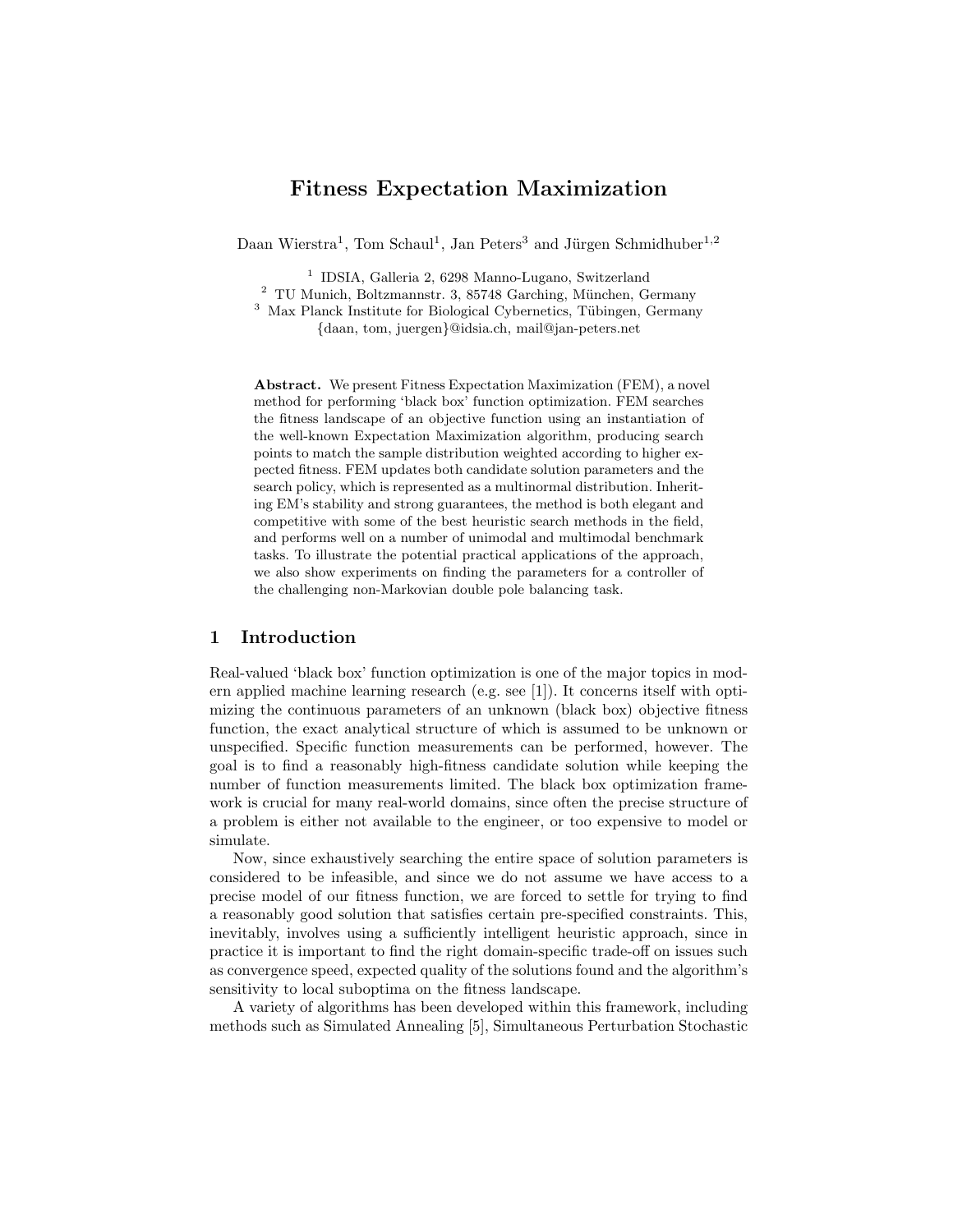Approximation [6], the Cross-Entropy method [7, 8], and evolutionary methods such as Covariance Matrix Adaption (CMA) [9] and the class of Estimation of Distribution Algorithms (EDAs) [?].

In this paper, we postulate the similarity and actual equivalence of black box function optimization and one-step reinforcement learning. In our attempt to create a viable optimization technique based on reinforcement learning, we fall back onto a classical goal of reinforcement learning (RL), i.e., we search for a way to reduce the reinforcement learning problem to a supervised learning problem. In order to do so, we re-evaluate the recent result in machine learning, that reinforcement learning can be reduced onto reward-weighted regression [10] which is a novel algorithm derived from Dayan & Hinton's [11] expectation maximization (EM) perspective on RL. We show that this approach generalizes from reinforcement learning to fitness maximization to form Fitness Expectation Maximization (FEM), a relatively well-founded instantiation of EDAs bearing great resemblance in particular to the  $EMNA_{\alpha}$  algorithm [?].

This algorithm is tested on a set of unimodal and multimodal benchmark functions, and is shown to exhibit excellent performance on both unimodal and multimodal benchmarks. A defining feature of FEM is its adaptive search policy, which takes the form of a multinormal distribution that produces correlated search points in search space. Its covariance matrix makes the algorithm invariant across rotations in the search space, and enables the algorithm to fine-tune its search appropriately, resulting in arbitrarily high-precision solutions. Furthermore, using the stability properties of the EM algorithm, the algorithm seeks to avoid catastrophically greedy updates on the search policy, thus preventing premature convergence in some cases.

The paper is organized as follows. The next section provides a quick overview of the general problem framework of real-valued black box function optimization. The ensuing sections describe the derivation of the EM-based algorithm, the concept of 'fitness shaping', and the online instantiation of our algorithm. The experiments section shows initial results with a number of unimodal and multimodal benchmark problems. Furthermore, results with the non-Markovian double pole balancing problem are discussed. The paper concludes with a discussion on the advantages and problems of the method, and points to some possible directions for future extensions.

### 2 Algorithm Framework

First let us introduce the algorithm framework and the corresponding notation. The objective is to optimize the  $n$ -dimensional continuous vector of objective parameters **x** for an unknown fitness function  $f : \mathbb{R}^n \to \mathbb{R}$ . The function is unknown or 'black box', in that the only information accessible to the algorithm consists of function measurements selected by the algorithm. The goal is to optimize  $f(\mathbf{x})$ , while keeping the number of function evaluations – which are considered costly – as low as possible. This is done by successively evaluating batches of a number 1... N of separate search points  $z_1 \ldots z_N$  on the fitness function, while using the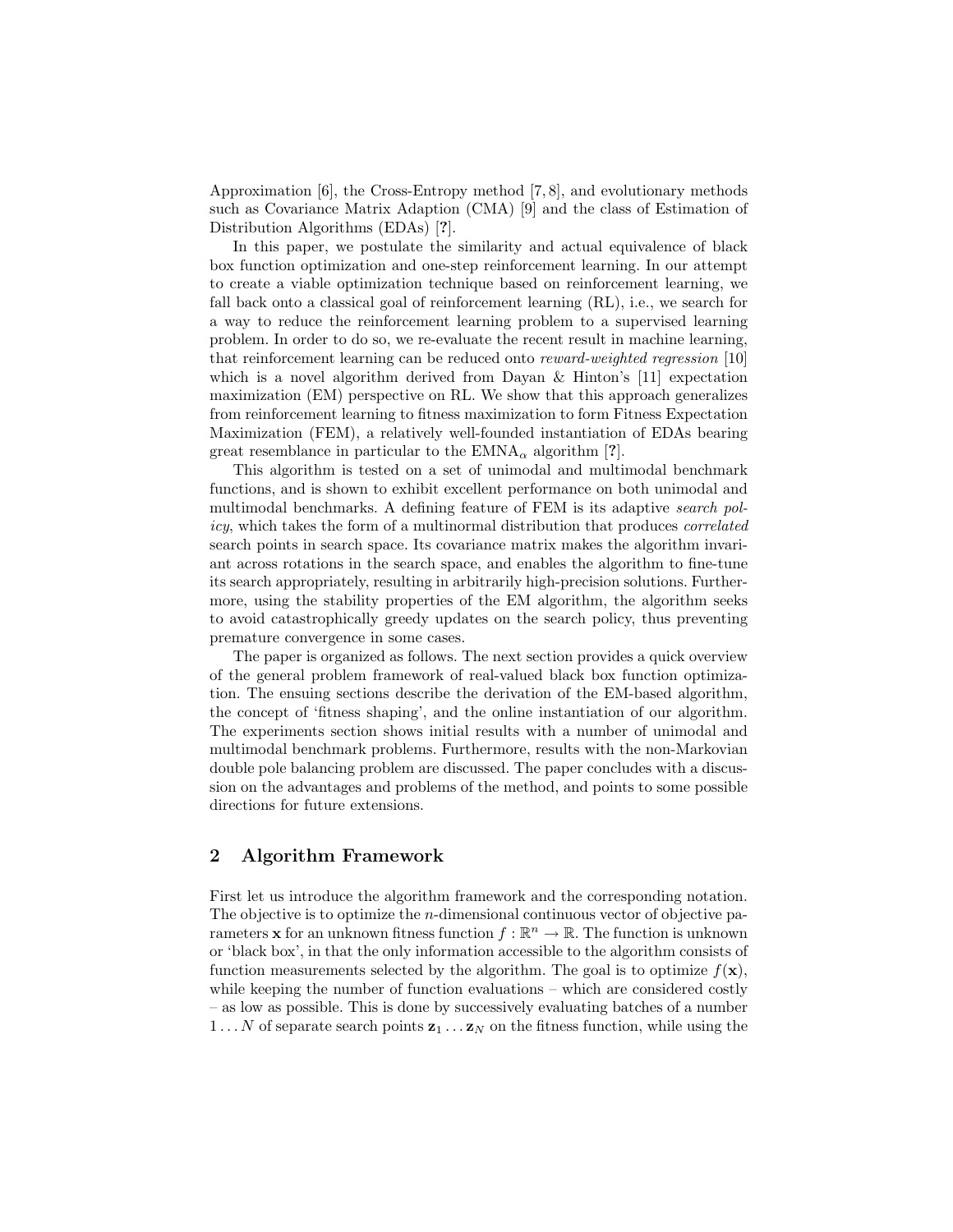information extracted from fitness evaluations  $f(\mathbf{z}_1) \dots f(\mathbf{z}_N)$  to adjust both the current candidate solution x and the search policy defined as a Gaussian with mean  $x$  and covariance matrix  $\Sigma$ .

## 3 Expectation Maximization for Black Box Function Optimization

At every point in time while running the algorithm, we want to optimize the expected fitness  $J = \mathbf{E}_{z}[f(z)]$  of the next batch, given the current batch of search samples. We assume that every batch g is generated by search policy  $\pi^{(g)}$ parameterized by  $\theta = \langle \mathbf{x}, \Sigma \rangle$ , representing the current candidate solution x and covariance matrix  $\Sigma$ .

In order to adjust parameters  $\theta = \langle x, \Sigma \rangle$  towards solutions with higher associated fitness, we *match* the search distribution to the actual sample points, but weighted by their utilities. Now let  $f(\mathbf{z})$  be the fitness at a particular search point **z**, and, utilizing the familiar multivariate normal distribution, let  $\pi(\mathbf{z}|\theta) =$  $\mathcal{N}(\mathbf{z}|\mathbf{x},\boldsymbol{\Sigma}) = \frac{1}{(2\pi)^{n/2}|\boldsymbol{\Sigma}|^{1/2}} \exp\left[-\frac{1}{2}(\mathbf{z}-\mathbf{x})^{\mathbf{T}}\boldsymbol{\Sigma}^{-1}(\mathbf{z}-\mathbf{x})\right]$  denote the probability density of search point **z** given the current search policy  $\pi$ . The expectation

$$
J = \mathbf{E}_{\mathbf{z}}[f(\mathbf{z})] = \int \pi(\mathbf{z}|\theta) f(\mathbf{z}) d\mathbf{z}.
$$

indicates the expected fitness over all possible sample points, weighted by their respective probabilities under policy  $\pi$ .

#### 3.1 Optimizing Utility-transformed Fitness

While an objective function such as the above is sufficient in theory, algorithms which simply optimize it have major disadvantages. They might be too aggressive when little experience – few sample points – is available, and converge prematurely to the best solution they have seen so far. On the opposite extreme, they might prove to be too passive and be biased by less fortunate experiences. Trading off such problems has been a long-standing challenge in reinforcement learning. However, in decision theory, such problems are surprisingly well-understood [12]. In that framework it is common to introduce a so-called utility transformation  $u(f(z))$  which has to fulfill the requirement that it scales monotonically with  $f$ , is semi-positive and integrates to a constant. Once a utility transformation is inserted, we obtain an expected utility function given by

$$
J_u(\theta) = \int p(\mathbf{z}|\theta) u(f(\mathbf{z})) d\mathbf{z}.
$$
 (1)

The utility function  $u(f)$  is an adjustment for the aggressiveness of the decision making algorithms, e.g., if it is concave, it's attitude is risk-averse while if it is convex, it will be more likely to consider a fitness more than a coincidence.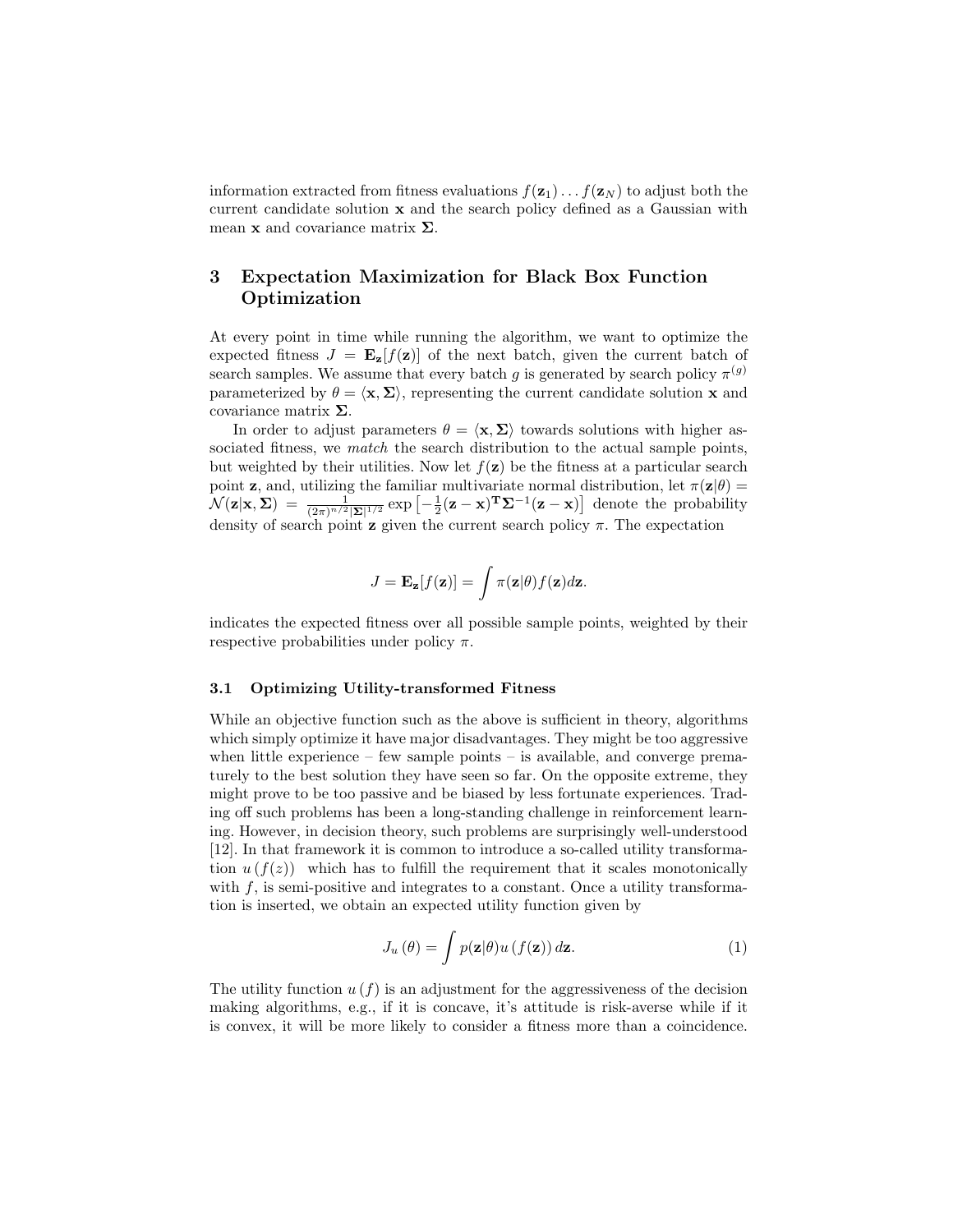Obviously, it is of essential importance that this risk function is properly set in accordance with the expected fitness landscape, and should be regarded as a metaparameter of the algorithm. Notice the similarity to the selection operator in evolutionary methods.

We have empirically found that rank-based shaping functions (rank-based selection) work best for various problems, also because they circumvent the problem of extreme fitness values disproportionately distorting the estimation of the search distribution, making careful adaptation of the forget factor during search unnecessary even for problems with wildly fluctuating fitness. In this paper, we will consider a simple rank-based utility transformation function, the piecewise linear  $u_k = u(f(\mathbf{z}_k)|f(\mathbf{z}_{k-1}),\ldots,f(\mathbf{z}_{k-N}))$  which first ranks all samples  $k - N, \ldots, k$  based on fitness value, then assigns zero to the  $N - m$  worst ones and assigns values linearly from  $0 \dots 1$  to the m best samples.

#### 3.2 Fitness Expectation Maximization

Analogously as in [10, 11], we can establish the lower bound

$$
\log J_u(\theta) = \log \int q(\mathbf{z}) \frac{p(\mathbf{z}|\theta)u(f(\mathbf{z}))}{q(\mathbf{z})} d\mathbf{z}
$$
 (2)

$$
\geq \int q(\mathbf{z}) \log \frac{p(\mathbf{z}|\theta) u(f(\mathbf{z}))}{q(\mathbf{z})} d\mathbf{z}
$$
\n(3)

$$
= \int q(\mathbf{z}) \left[ \log p(\mathbf{z}|\theta) + \log u \left( f(\mathbf{z}) \right) - \log q(\mathbf{z}) \right] d\mathbf{z} \tag{4}
$$

$$
:=\mathcal{F}(q,\theta),\tag{5}
$$

due to Jensen's inequality with the additional constraint  $0 = \int q(\mathbf{z}) d\mathbf{z} - 1$ . This points us to the following EM algorithm:

Proposition 1. An Expectation Maximization algorithm for both optimizing expected utility and the raw expected fitness is given by

$$
E\text{-Step: } q_{g+1}(\mathbf{z}) = \frac{p(\mathbf{z}|\theta)u(f(\mathbf{z}))}{\int p(\tilde{\mathbf{z}}|\theta)u(f(\tilde{\mathbf{z}})) d\tilde{\mathbf{z}}},\tag{6}
$$

$$
M\text{-Step Policy: } \theta_{g+1} = \arg\max_{\theta} \int q_{g+1}(\mathbf{z}) \log p(\mathbf{z}|\theta) d\mathbf{z}.
$$
 (7)

*Proof.* The E-Step is given by  $q = \argmax_q \mathcal{F}(q, \theta)$  while fulfilling the constraint  $0 = \int q(\mathbf{z})d\mathbf{z} - 1$ . Thus, we have a Lagrangian  $L(\lambda, q) = \mathcal{F}(q, \theta) - \lambda$ . When differentiating  $L(\lambda, q)$  with respect to q and setting the derivative to zero, we obtain  $q^*(\mathbf{z}) = p(\mathbf{z}|\theta)u(f(\mathbf{z}))\exp(\lambda - 1)$ . We insert this back into the Lagrangian obtaining the dual function  $L(\lambda, q^*) = \int q^*(\mathbf{z}) d\mathbf{z} - \lambda$ . Thus, by setting  $dL(\lambda, q^*)/d\lambda = 0$ , we obtain  $\lambda = 1 - \log \int p(\mathbf{z}|\theta) u(f(\mathbf{z})) d\mathbf{z}$ , and solving for  $q^*$ implies Eq (6). The M-steps compute  $\theta_{q+1} = \arg \max_{\theta} \mathcal{F}(q_{q+1}, \theta)$ .

In practice, when using a Gaussian search distribution parameterized by  $\theta^{(k)} = \langle \mathbf{x}, \mathbf{\Sigma} \rangle$ , the EM process comes down to simply fitting the samples in every batch to the Gaussian, weighted by the utilities.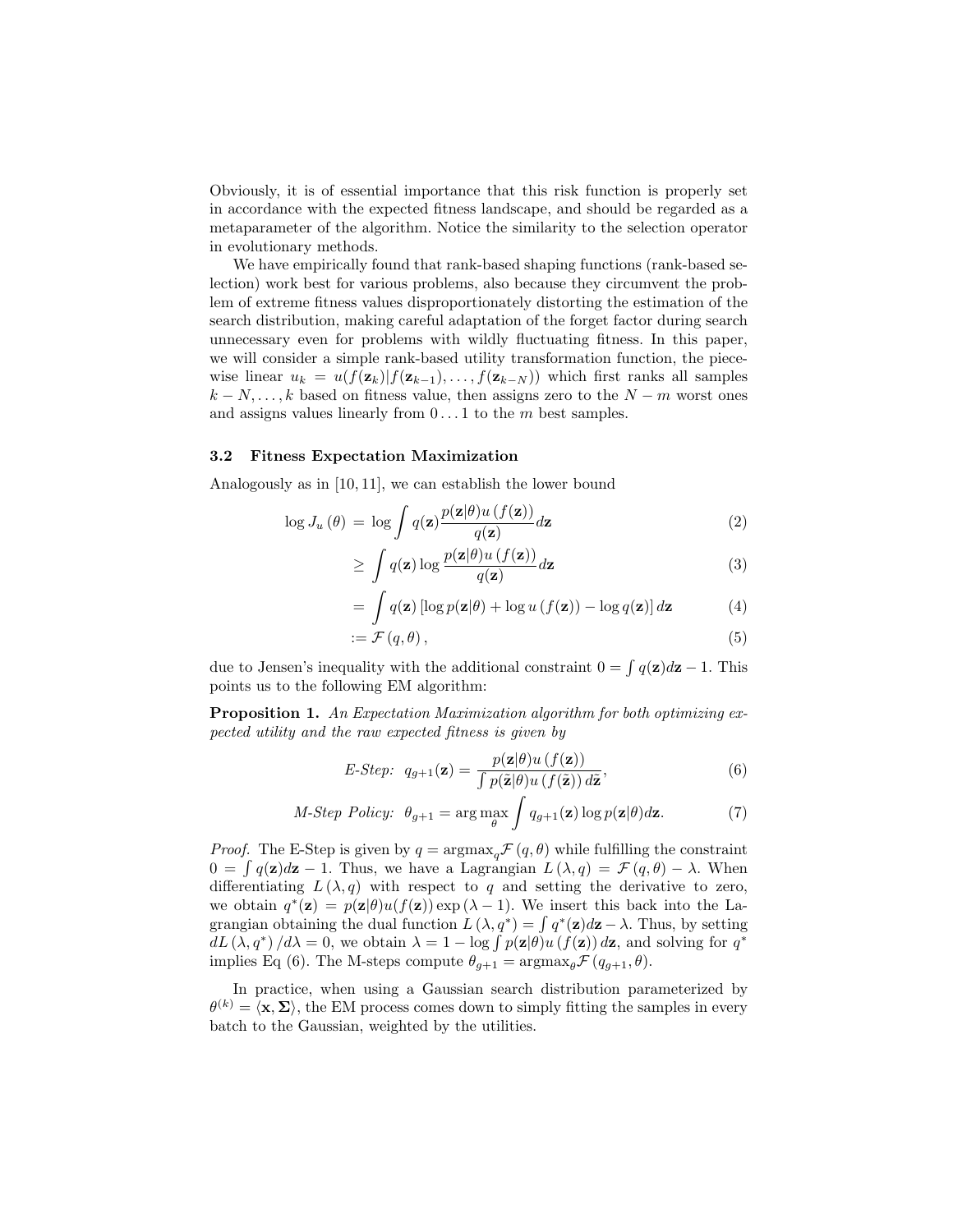### 4 Online Fitness Expectation Maximization

In order to speed up convergence, the algorithm can be executed *online*, that is, sample by sample, instead of batch by batch. The online version of the algorithm can yield superior performance since updates to the policy can be made at every sample instead of just once per batch, and because doing so tends to preserve sample diversity more than by using the batch version of the algorithm. Crucial is that a *forget factor*  $\alpha$  is now introduced to modulate the speed at which the search policy adapts to the current sample. Batch size  $N$  is now only used for utility ranking function  $u$  which ranks the current sample among the  $N$  last seen samples. The resulting FEM algorithm pseudocode can be found in Algorithm 1.

```
Algorithm 1 Fitness Expectation Maximization
use shaping function u, batch size N, forget factor \alphak \leftarrow 1initialize search parameters \theta^{(k)} = \langle \mathbf{x}, \boldsymbol{\Sigma} \ranglerepeat
    draw sample \mathbf{z}_k \sim \pi(\mathbf{x}, \Sigma)evaluate fitness f(\mathbf{z}_k)compute rank-based fitness shaping u_k = u(f(\mathbf{z}_k)|f(\mathbf{z}_{k-1}), \ldots, f(\mathbf{z}_{k-N}))\mathbf{x} \leftarrow (1 - \alpha u_k) \mathbf{x} + \alpha u_k \mathbf{x}\mathbf{\Sigma} \leftarrow \left(1 - \alpha u_k\right)\mathbf{\Sigma} + \alpha u_k\left(\mathbf{x} - \mathbf{z}_k\right)\left(\mathbf{x} - \mathbf{z}_k\right)^{\mathbf{T}}k \leftarrow k + 1until stopping criterion is met
```
### 5 Experiments

#### 5.1 Standard benchmark functions

To test the performance of the algorithm, we chose 6 unimodal functions (Sphere, Schwefel, Tablet, Cigar, Different-Powers, Ellipsoid) and 4 multimodal functions (Ackley, Rastrigin, Weierstrass and Griewank) from the set of benchmark functions from [13] and [9] that are typically used in the literature, for comparison purposes and for competitions. As those functions are designed to be minimized, we take the fitness to be the negative function value. Good test functions should be easy to interpret, but scale up with  $n$ . They must be highly nonlinear, nonseparable, largely resistant to hill-climbing, and preferably contain deceptive local suboptima. The multimodal functions were tested with both FEM and the Covariance Matrix Adaptation (CMA) algorithm – widely regarded as one of the premier algorithms in this field – for comparison purposes.

In order to prevent potentially biased results, and to avoid trivial optima (e.g. at the origin), we follow [13] and consistently transform (by a combined rotation and translation) the functions' inputs in order to make the variables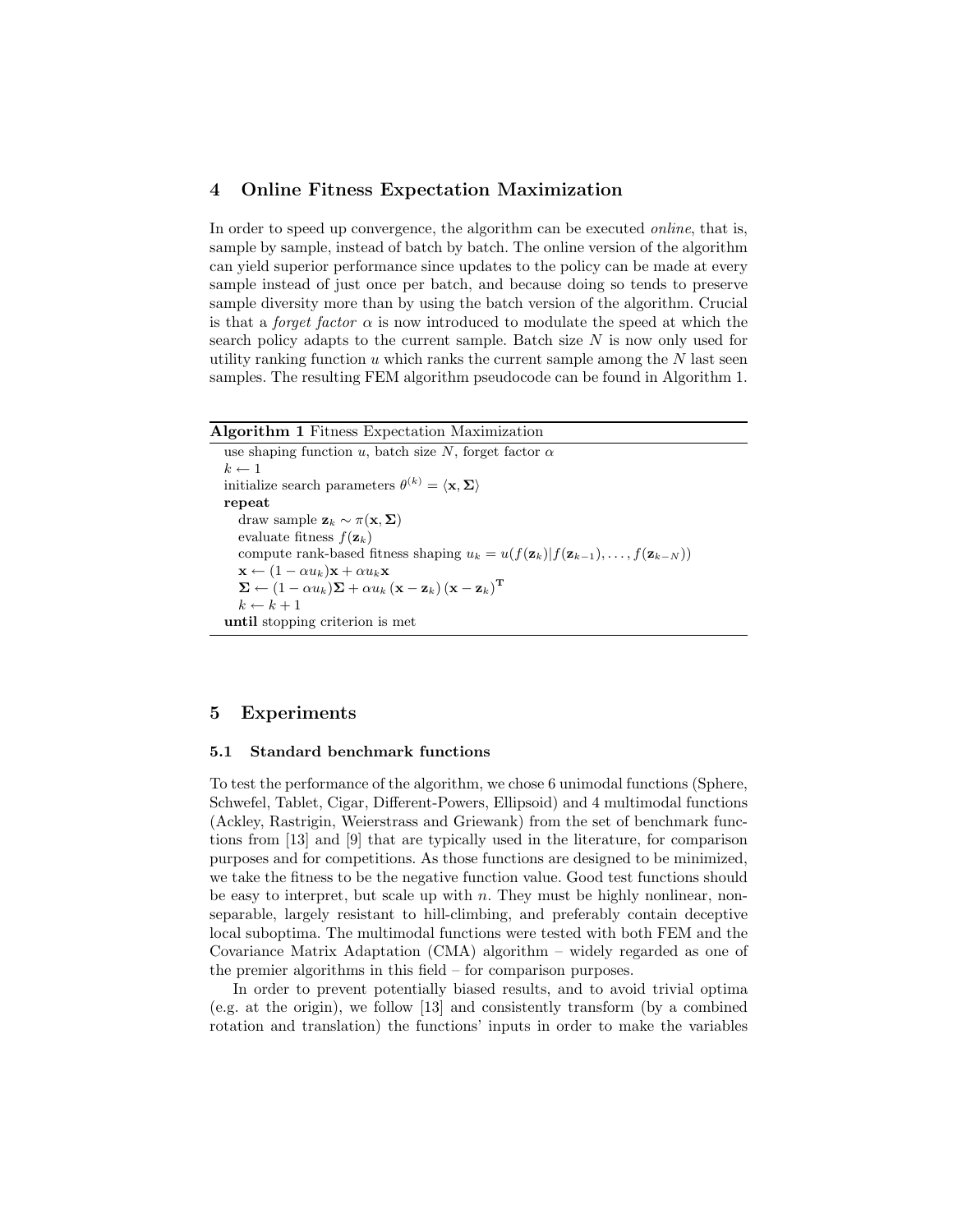non-separable. This immediately renders many direct search method virtually useless, since they cannot cope with correlated search directions, unlike FEM and CMA.

The tunable parameters of the FEM algorithm are comprised of batch size  $N$ , the fitness shaping function  $u$  applied on the fitness function  $f$  and forget factor  $\alpha$ . The parameters should be chosen by the expert to fit the expected ruggedness of the fitness landscape. The forget factor must be low enough such that it does not too quickly forget earlier successful search points. The shaping function must be chosen such that enough randomness is preserved in the search policy after every update, which entails including the lesser samples in utility attribution. For all experiments, comprising both the benchmark unimodal/multimodal functions and the non-Markovian double pole balancing task, initial  $\Sigma$  was set to the identity matrix  $\Sigma = I$  and x was always randomly initialized as  $x \sim \mathcal{N}(0, I)$ .



Fig. 1. Results for experiments on the unimodal benchmark functions. Left: dimensionality 5, right: dimensionality 15.

We ran FEM on the set of unimodal benchmark functions with dimensions 5 and 15 using a target precision of  $10^{-10}$ . Figure 1 shows the average number of evaluations until success over 20 runs on the unimodal functions. The parameter settings for dimensionality 5 were identical in all runs:  $\alpha = 0.1$  and  $N = 50$ , m for selecting the shaping function's top m samples, was set at  $m = 5$ . The parameter settings for all runs in dimensionality 15 were:  $\alpha = 0.02$ ,  $N = 25$  and  $m = 10$ . All runs converged. The number of evaluations wa roughly equal to that of CMA on the small dimnsionality, and for most problems not more than a factor 3 slower, even with dimensionality 15 [9].

On the multimodal benchmark functions we performed experiments while varying the distance of the initial guess to the optimum between 1 and 100. As with the unimodal functions, the problems were appropriately translated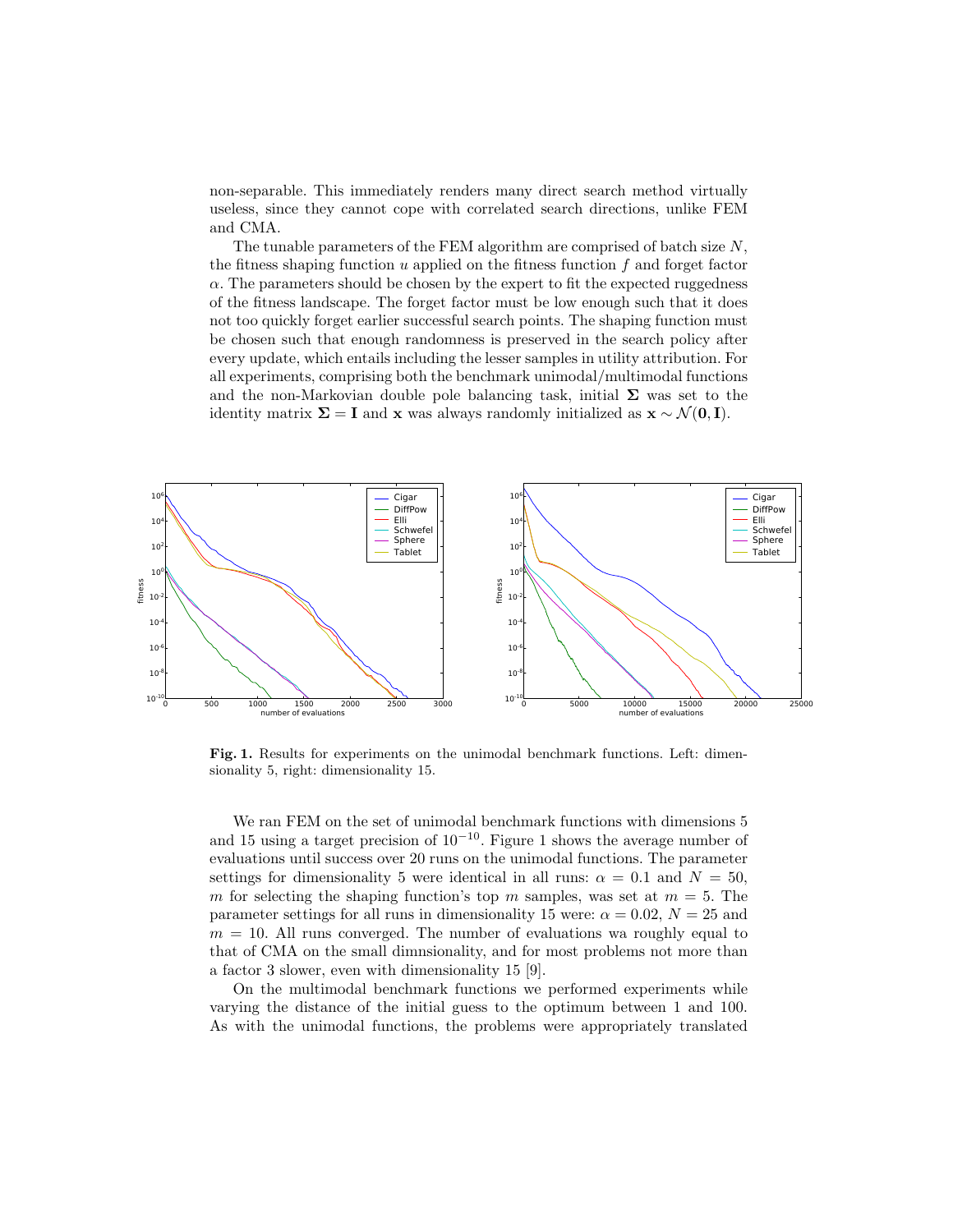and rotated, while the initial  $x$  was randomly initialized on the surface of the hypersphere with radius 1, 10 or 100 and the optimum at its center. Those runs were performed on dimension 2 with a target precision of 0.01, since here the focus was on avoiding local maxima. Table 1 shows, for all multimodal functions, the percentage of runs where FEM found the global optimum (as opposed to it getting stuck in a local suboptimum) conditioned on the distance from the initial guess to the optimum. The percentages are computed over 100 runs. For comparison purposes we included the results for the CMA implementation of [9], although it must be said that in all likelihood better results can be achieved for CMA using larger population sizes.

Table 1. Results for the multimodal benchmark functions. Shown are percentages of runs that found the global optimum, for both FEM and CMA, for varying starting distances.

| Function    | FEM     |             |        | CMA     |        |       |
|-------------|---------|-------------|--------|---------|--------|-------|
| Distance    |         | 10          | 100    |         | 10     | 100   |
| Rastrigin   |         | 91\% 87\%   | $64\%$ | $13\%$  | $11\%$ | 14%   |
| Ackley      |         | 100\% 100\% | $0\%$  | 89\%    | 70\%   | $3\%$ |
| Weierstrass | $19\%$  | $9\%$       | 19%    | $90\%$  | $92\%$ | 92%   |
| Griewank    | $100\%$ | $2\%$       | $0\%$  | $100\%$ | $2\%$  | $0\%$ |

One additional, linear benchmark function  $f(\mathbf{z}) = \sum_j z_j$  was tested to verify the expected premature convergence of the algorithm. Indeed, FEM prematurely converges like EDAs typically do [?], while CMA performed well. This suggests the approach might not be applicable to all domains and might benefit from a mutative approach modeling mutations instead of weighted sample distributions.

Lastly, we performed experiments using a batch-based version of the algorithm instead of the online version. We found the standard benchmark problems could only be solved using large batch sizes (1000 and up), slowing down the algorithm considerably. This might be due to the reduced sample diversity using small batch sizes, which is ameliorated using an online update rule which only gradually adjusts  $\Sigma$  values.

To summarize, our experiments on these standard black box optimization benchmarks indicate that FEM is competitive with other high-performance algorithms in black box optimization on the selected high-precision unimodal test functions, and even performs well on some multimodal benchmarks.

#### 5.2 Non-markovian Double Pole Balancing

Non-Markovian double pole balancing [14] can be considered a difficult benchmark task for control optimization. We use the implementation as found in [15]. The FEM algorithm optimizes the parameters of the controller, which is implemented as a simple neural network with three inputs, three hidden sigmoid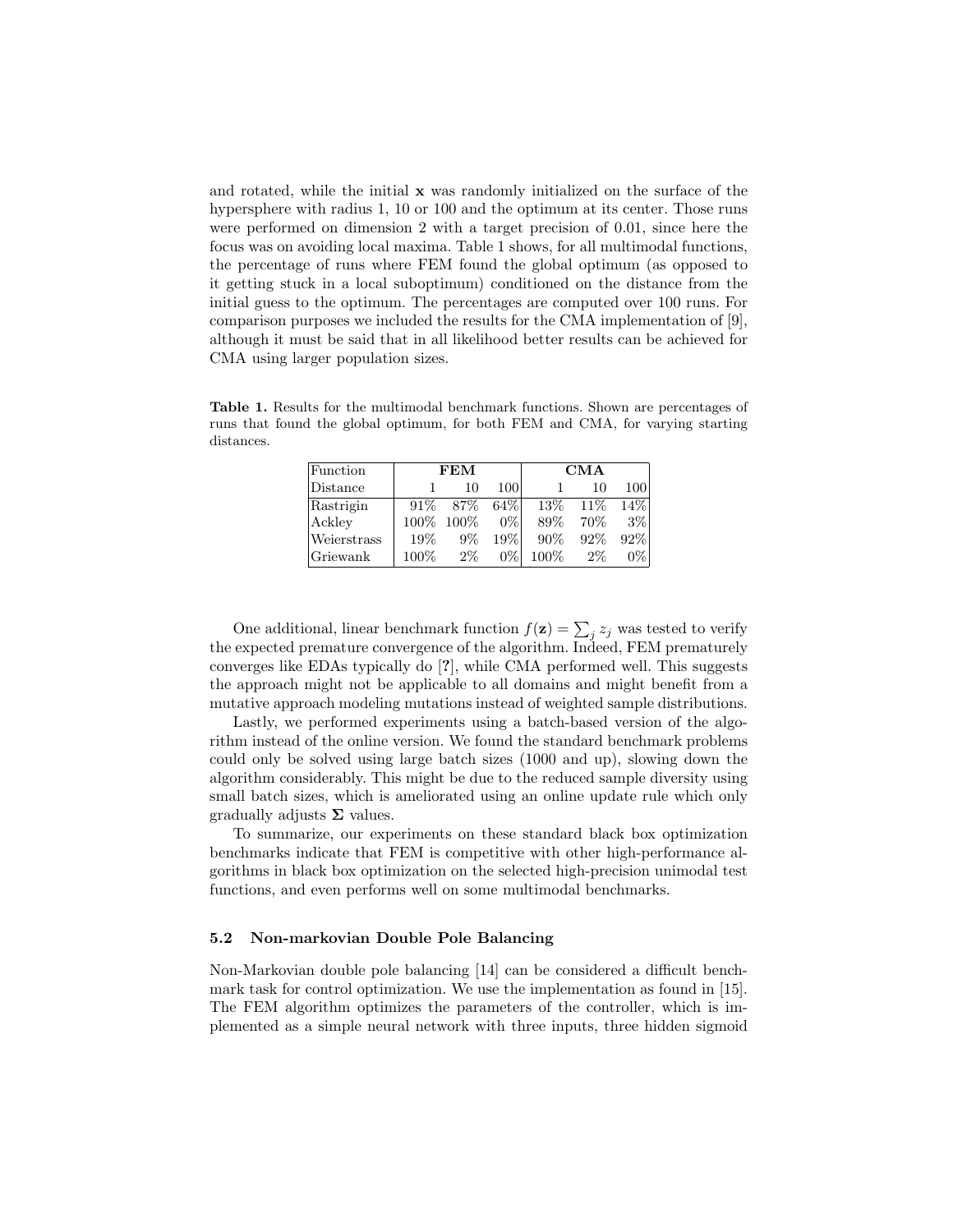neurons, and one output neuron, resulting in a total of 21 weights to be optimized.

| Method                             | SANE ESP | NEAT  | CMA   | CoSyNE FEM |       |
|------------------------------------|----------|-------|-------|------------|-------|
| Evaluations $ 262,700 \quad 7,374$ |          | 6,929 | 3,521 | 1,249      | 2,099 |

Table 2. Results for non-Markovian double pole balancing. The table shows the average number of evaluations for SANE [16], ESP [15], NEAT [17], CMA [9], CoSyNE [18] and FEM.

The algorithm's parameters were set as follows: piecewise linear shaping function with  $m = 5$  top 5 selection, forget factor  $\alpha = 0.05$  and batch size  $N = 50$ . run was considered a success when the poles did not fall over for 100, 000 time steps. The results on a total of 200 runs are, on average, 2099 evaluations until success (standard deviation: 1505). Not included in these statistics are 49/200 runs that did not reach success within the limit of 10000 evaluations, which compares badly with both CoSyNE and CMA which (almost) always converge. Table 2 shows results of other premier algorithms applied to this task, including CMA. All methods optimized the same type of recurrent neural network, albeit with differing numbers of hidden neurons. FEM, when it converges, outperforms all other methods except CoSyNE. Since our algorithm performs well on this relatively hard control benchmark, we expect the algorithm to do well on future real-world experiments.

#### 6 Discussion

Fitness Expectation Maximization constitutes a simple, principled approach to real-valued black box function optimization with a rather clean derivation from first principles. Its theoretical relationship to the field of reinforcement learning and in particular reward-weighted regression should be clear to any reader familiar with both fields. We anticipate that rephrasing the black box optimization problem as a reinforcement learning problem solvable by RL methods will spawn a whole series of additional new algorithms exploiting this connection.

The experiments show that, on the unimodal and multimodal benchmarks, FEM is competitive with respect to its the main 'competitor' algorithm CMA [9], at least on lower dimensional problems. Taking into account the good results on the pole balancing tasks, we envision that FEM might become a serious competitor in the field of black box function optimization, especially for neuroevolution.

Future work on FEM will include a systematic study that must determine whether it can be made to outperform other search methods consistently on other typical benchmarks and real-world tasks. It remains to be seen how the method scales up with increased dimensionality, especially compared to CMA. We suggest extending the algorithm from a single multinormal distribution as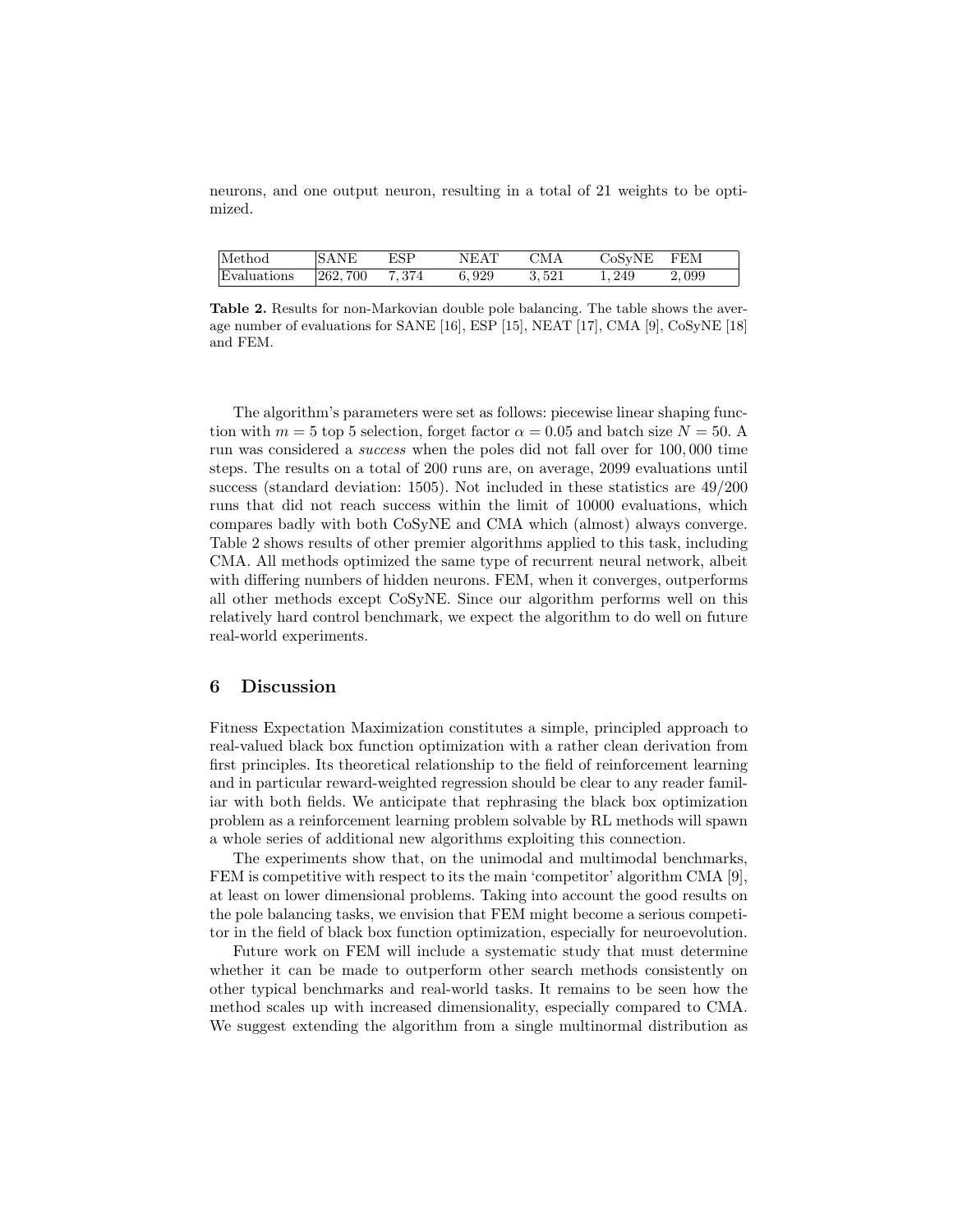search policy representation to a mixture of Gaussians (which is a common procedure for 'vanilla' EM), thus further reducing its sensitivity to local suboptima. Other pressing work includes a theoretical analysis of the shaping/selection function, which should ideally be made to adapt automatically based on the data instead of tuned manually.

Worrisome is the premature convergence on the linear test function. Future work will determine whether this affects the practical applicability to real-world problems such as neurocontrol. Alternatively, we must investigate whether the introduction of a mutative approach like CMA might be beneficial.

### 7 Conclusion

We introduced Fitness Expectation Maximization to tackle the important class of real-valued 'black box' function optimization problems. Reframing black box optimization as a one-step reinforcement learning problem, we developed a method similar in spirit to expectation maximization. Using a search policy which matches samples weighted by their utilities, the algorithm performs competitively on a standard benchmark set of unimodal and multimodal functions and non-Markovian double pole balancing control.

### Acknowledgments

This research was funded by SNF grants 200021-111968/1 and 200021-113364/1.

#### References

- 1. Spall, J., Hill, S., Stark, D.: Theoretical framework for comparing several stochastic optimization approaches. Probabilistic and Randomized Methods for Design under Uncertainty (2006) 99–117
- 2. Klockgether, J., Schwefel, H.P.: Two-phase nozzle and hollow core jet experiments. In: Proc. 11th Symp. Engineering Aspects of Magnetohydrodynamics. (1970) 141– 148
- 3. Kohl, N., Stone, P.: Policy gradient reinforcement learning for fast quadrupedal locomotion. In: Proceedings of the IEEE International Conference on Robotics and Automation. (May 2004)
- 4. Gomez, F.J., Miikkulainen, R.: Solving non-Markovian control tasks with neuroevolution. In: Proc. IJCAI 99, Denver, CO, Morgan Kaufman (1999)
- 5. Kirkpatrick, S., Gelatt, C.D., Vecchi, M.P.: Optimization by simulated annealing. Science, Number 4598, 13 May 1983 220, 4598 (1983) 671–680
- 6. Spall, J.C.: Stochastic optimization and the simultaneous perturbation method. In: WSC '99: Proceedings of the 31st conference on Winter simulation, New York, NY, USA, ACM (1999) 101–109
- 7. Rubinstein, R.Y., Kroese, D.P.: The Cross-Entropy Method: A Unified Approach to Monte Carlo Simulation, Randomized Optimization and Machine Learning. Springer-Verlag (2004)